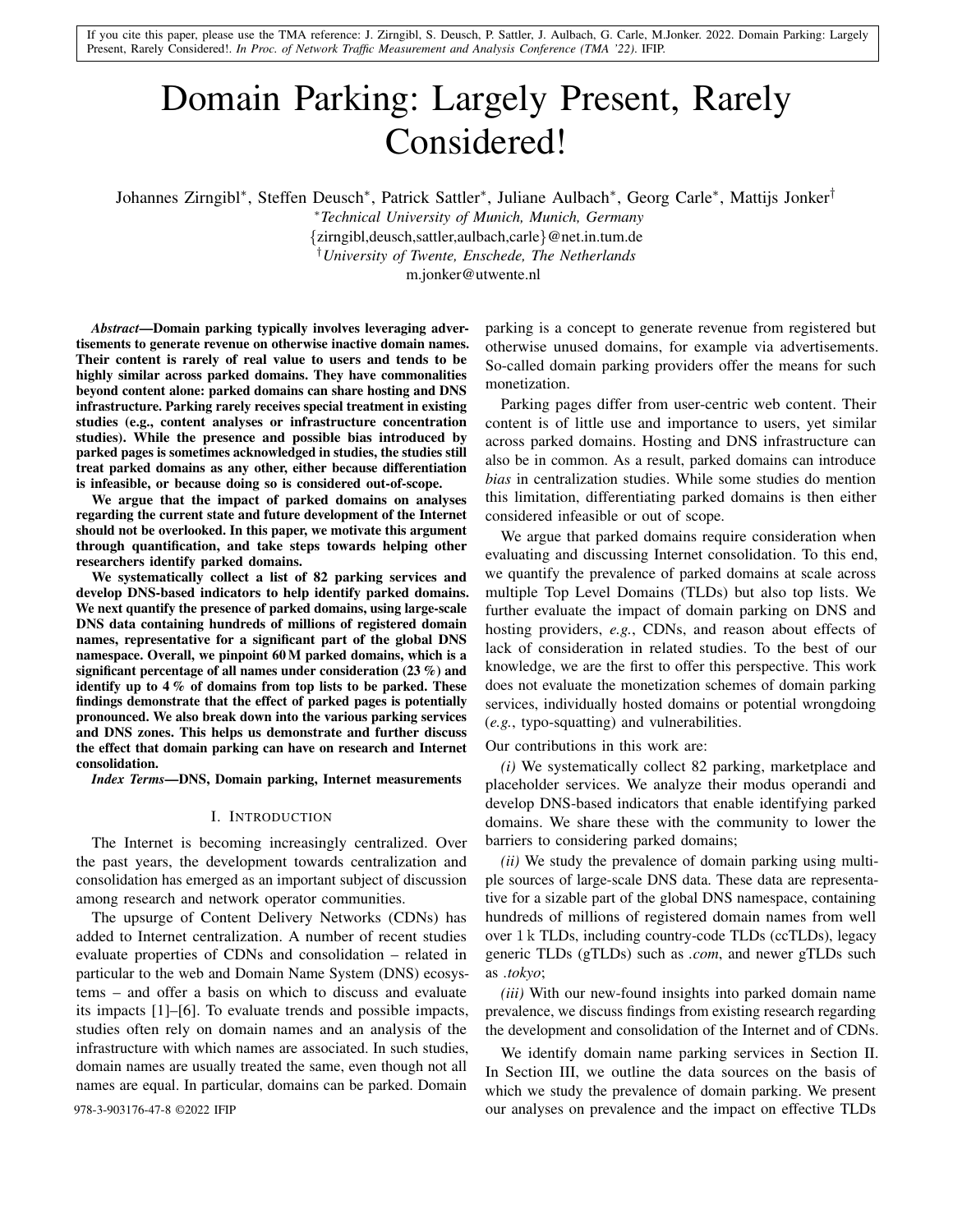(eTLDs) and infrastructure providers in Section IV. Section V contains an outline of related work. Building on our insights, we discuss the impact of domain parking on previous findings in Section VI. Finally, we conclude in Section VII.

#### II. DOMAIN PARKING SERVICES

Monetizing unused domains through advertisements or sales is referred to as domain parking. This concept has been generalized and professionalized by dedicated domain parking services, that administer and monetize registered but unused domains. These services host websites on parked domains including advertisements and sales banners, manage visibility and cash flows. Domain owners can register their domains with these services and park their assets using DNS in one of several ways. First, domains can be parked by delegating authority for a domain name to the name servers of a parking service. Under this approach the name server delegation (*i.e.*, NS records) will point to the service-specific name servers. Second, domain name owners can use their own name servers but configure an IP address record (*i.e.*, A or AAAA) or canonical name record (CNAME) and point it to the infrastructure of the parking service. Both approaches can be inferred from DNS data, for example by actively querying for records.

We systematically collected a list of 82 parking services and established if they require delegation or involve canonical names or IP address records. These DNS-based indicators are input to our methodology to identify parked domains similarly to Vissers *et al.* [7]. Our list contains providers of varying size. We started our collection with a web search for prominent parking services and published configurations, *e.g.*, GoDaddy (Free Parking) [8]. Based on these insights, we searched for indicators of parking in domains of our data, *e.g.*, ParkingCrew uses the name servers nsX.parkingcrew.net. Lastly, we rely on our DNS data to analyze frequently used name servers and IP addresses to identify the most impactful services. This follows our assumption that parking services rely on few name servers or IP addresses for many domains. We selected a random set of parked domains for each service and used visual confirmation to verify parking services (cf Section IV-C). We exclude services without a clear identification possibility based on DNS indicators, *e.g.*, Namecheap mixes services on the same infrastructure and relies on HTTP redirects. For a more detailed description of our collection process we refer to [9]. We did not investigate infrastructure associated with less than 10 k domains and might miss specialized services for TLDs not in our data.

Depending on the specific parking service, different types of indicators allow for parked domains to be identified. For example, GoDaddy (Free Parking) uses specific IP addresses (34.102.136.180 and 34.98.99.30), while AfterNic relies on a set of name servers (*ns\*.afternic.com.*). We identified the reference points that are explicitly used for parking and use these values to identify parked domains using DNS measurement data (see Section IV). To lower the barriers for other researchers to identify and consider parked domains separately, we publish our list of services including the reference points alongside this paper.

# https://tma22-parking.github.io

We divide the 82 identified services into four categories based on the content they display on parked pages.

Advertisements These services use domains to host a web page focusing on advertisements which generate money if a client accesses the page. Monetization is either click based (Pay-Per-Click (PPC)) or based on redirects (Pay-Per-Redirect (PPR)). We identified 25 services in this category including well known companies in the segment of hosting like GoDaddy. Domain marketplaces These services mainly sell domain names that are considered valuable. To advertise the domain itself, they host a plain web page with a banner indicating the domain is for sale. These services are not necessarily open for use by others and can try to only sell their own domain name assets. This applies, for example, to HugeDomains.com. While not strictly acting as domain parking services as mentioned by Halvorson *et al.* [10], they show similar behavior to parking services, namely centralized infrastructure, similar content, and limited importance to most users. Out of the 82 identified services, 30 are of this category. They are marked in the published list of services accordingly.

Placeholders The third category has some similarities with the previous two, but notably comes without apparent monetization attempts. This category involves landing pages of the "this domain is taken but not yet in use" kind. These domains can also share dedicated infrastructure and the hosted pages thus only display placeholders. In some cases, these services are operated by registrars or CDNs. Our list includes 23 services of this category.

Mixed Four identified services use the same infrastructure for advertisement focused parking but also domain name sales or simple placeholders, *e.g.*, Sedo and Uniregistry. These services are still parking providers but can not be mapped to one of the introduced categories. We add them to the list of services but indicate them as mixed category.

# III. DNS DATA SOURCES

To quantify the prevalence of parked domains, we need DNS data. We rely on three different DNS data sources to this end. All three data sources involve independent collection efforts. One collection effort is implemented at the Technical University of Munich (TUM). The other two involve independent projects that collect and share DNS data with researchers.

TUM scans We conduct weekly DNS scans from TUM, targeting more than 325 M domain names each run. The total input of domains remains relatively even with a slight increase by  $3\%$  throughout one year. Each scan takes  $24 h$  to  $48 h$ to complete, responsibly distributing measurement load and impact on name servers. This measurement is seeded with domains from:

• Well over 1 k available zone files from the Centralized Zone Data Service (CZDS), which includes legacy gTLDs and newer gTLDs;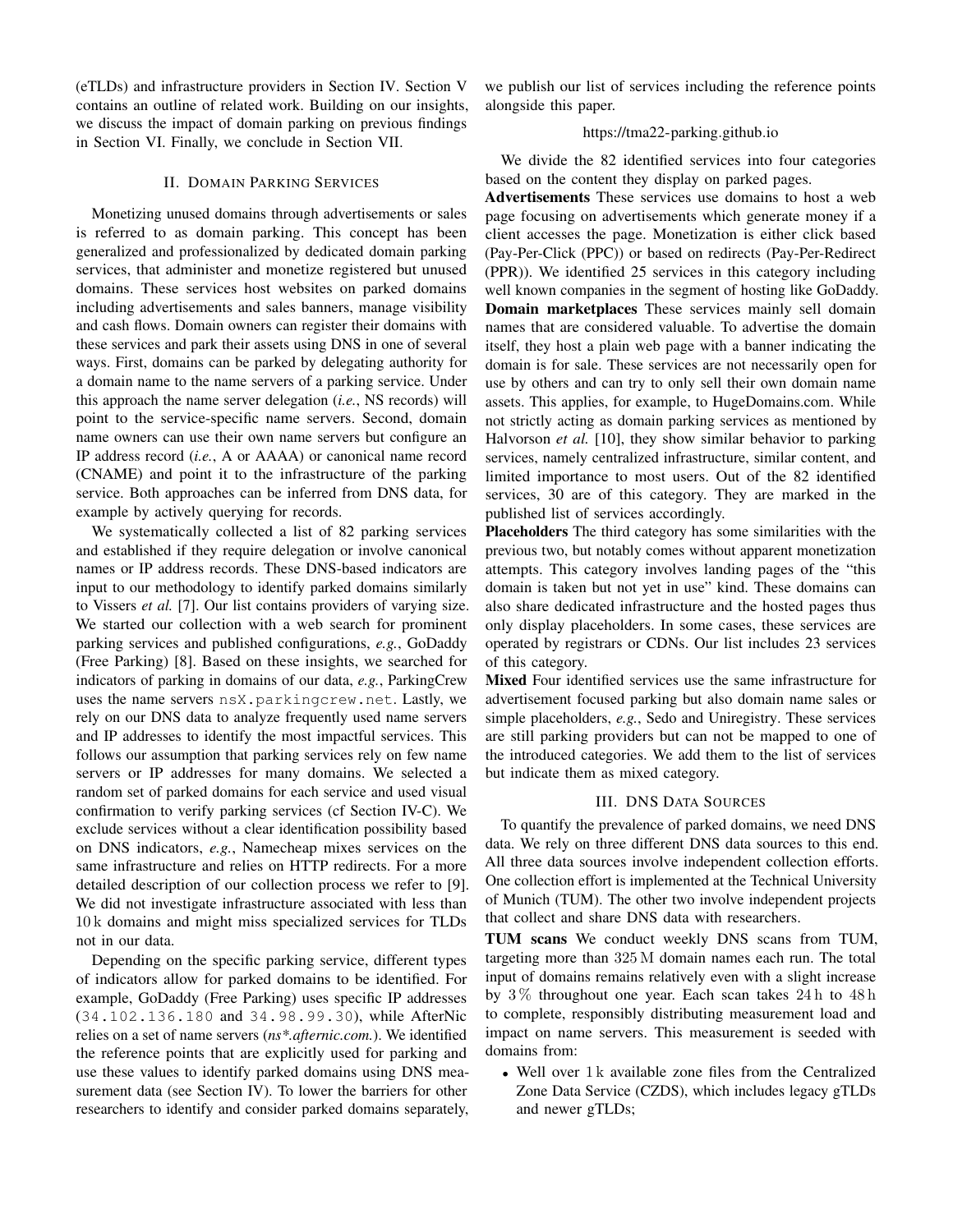- Names on the Alexa [11], Majestic [12] and Umbrella [13] Top 1M lists;
- A static collection of 98.1 M domains from 52 ccTLDs (partial zones, *e.g.*, 22 M *.tk* and 13 M *.de* domains).

The data set we use includes scans performed between Jan 1st, 2021 and Jan 28th, 2022. As such, we cover roughly 13 months.<sup>1</sup> We resolve A and AAAA records during the complete period and started to explicitly resolve and collect NS records in May 2021. We cover the ethical considerations for this measurement in Section VI.

OpenINTEL We use data from the OpenINTEL project [14]. This project collects, among others, the A, AAAA and NS records of domain names, through active querying. OpenINTEL primarily seeds its measurement on the basis of full TLD zone files and covers approximately  $65\%$  of the global DNS namespace. The OpenINTEL measurement is seeded with domains from:

- Well over 1 k available zone files from the CZDS;
- Names under 16 ccTLDs (full zone);
- Names on the Alexa [11] and Umbrella [13] Top 1M lists;

We used aggregate data: statistics regarding parked services for one scan each week. The data from OpenINTEL allows us to analyze equally longitudinal and complementary data from the same time period as the TUM scans, but from another vantage point.

Rapid7 We obtain and use a single snapshot of *forward* DNS measurement data from Rapid7 [15] for the date Jan 28th, 2022. The Rapid7 measurement is done from a US-based vantage point and also includes some domain names that the other sources do not include, which is mostly due to differences in ccTLD coverage and special zones, *e.g.*, *.blogspot.com*. We use the Rapid7 snapshot to verify that inferences made on the basis of data collected from a US-based vantage point results in similar observations about the numbers of parked domains. Public Suffix List We use the Public Suffix List [16] (PSL) to account for eTLD specific statistics. To see why PSL data is needed for this, consider that *example.com.br* and *example.edu.br* are both registered names under the TLD *.br*, but have different eTLDs.

In summary, two of the DNS data sets involve longitudinal data, measured at regular intervals, and covering 13 months. By combining the three sources we can compare results from different vantage points. In general, sources seed the active measurement from multiple input sources and resolve at least the A, AAAA and NS records of domains. While data sets overlap in their seed, each data set includes unique domains extending our view. For example, one project primarily uses full TLD zones as seed, the other uses partial seeds which extends coverage into other ccTLDs. It is worth noting that some collection efforts include, to some extent, fully qualified domain names. To increase comparability of the input data, we focus on registered domains only. In doing so, our analysis will produce a comparable lower bound of parked domains.



Figure 1: Distribution of ∼60 M parked domains across services on Jan 28th, 2022. Note the y-axis does not start at 0.

#### IV. ANALYSIS OF DOMAIN PARKING

We initially use snapshots from all three data sources for Jan 28th, 2022 and evaluate the prevalence and impact of parking services on resolved domains. In the TUM scan data, 60.7 M of 267 M successfully resolved domains (23 %) can be mapped to parking services. Using OpenINTEL data, we infer 59.7 M of 228 M (26 %) domains as parked. Finally, Rapid7 data reveals 61 M out of  $332 M$  domains parked (18%). Rapid7 contains more domain names because of its coverage (see Section III). However, the number of parked domains we infer is on a par. The additional domains involve 35 M AWS domains and 11 M *.blogspot.com*, among others. These can not be used freely in combination with external infrastructure and thus cannot be parked. We stress that the number of parked domains we infer forms a lower bound, because our list of parking services does not encase every possible provider, and the DNS data is not without end. However, we provide a present-day look at prevalence and report nearly eight times more parked domains than Vissers *et al.* [7], who inferred 8 M parked domains for 15 services in 2015. Note that their work relied on a historic, cumulative data set covering registered domains from two years and the number of total registered domains during their validation of identified parked domains is not available. Thus, we can not argue about the fraction of parked domains in this comparison. Also, the total number of existing domains is expected to have increased since 2015.

Figure 1 shows the presence and distribution of parked domains under the 82 services considered. Minor input differences aside, the results are largely similar for all three DNS data sources, which shows that our inferences are consistent among data collected at different vantage points.

Table I shows the 10 most prevalent parking services, along with their category, number of parked domains, number of eTLDs (*i.e.*, public suffixes), and the hosting organization. GoDaddy is the predominant service with more than 32 M domains. We bisect GoDaddy into free and paid *CashParking* services, managing 30 M and 2 M parked domains respectively. GoDaddy increased their parking operations over the last years by acquiring other services, *e.g.*, AfterNic and SmartName [17]. While AfterNic is operated on discernible infrastructure,

<sup>&</sup>lt;sup>1</sup>Due to a system change, no data is available for week 25  $\&$  26 of 2021. This does not influence later weeks due to the independence of scans.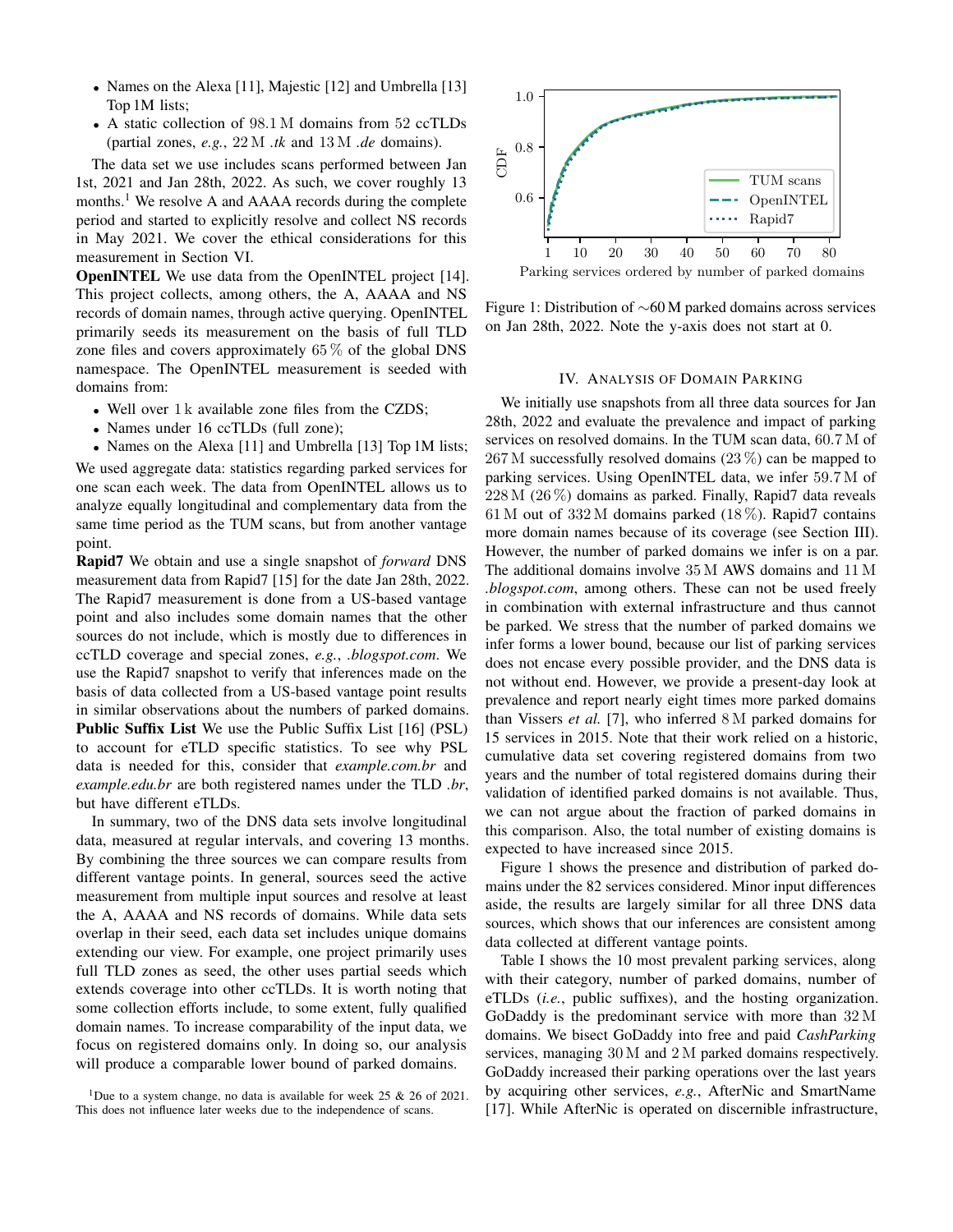Table I: Top 10 parking services with the number of parked domains and covered eTLDs based on all three input sources on January 28th, 2022. The web hosting locations are based on A/AAAA records for parked domains.

|                        |             | <b>TUM Scans</b>   |       | OpenINTEL          |       | Rapid7            |       | Web Hosting |                     |
|------------------------|-------------|--------------------|-------|--------------------|-------|-------------------|-------|-------------|---------------------|
| Service                | Category    | Domains            | eTLDs | Domains            | eTLDs | Domains           | eTLDs | <b>ASN</b>  | Organization        |
| GoDaddy (Free Parking) | Parking     | 29.95 M            | 571   | 29.89 M            | 510   | 28.92 M           | 792   | 15169       | Google              |
| HugeDomains.com        | Marketplace | 4.62M              | 6     | 4.61 M             | 21    | 4.61 M            | 6     | 16509       | Amazon              |
| Sedo                   | Mixed       | 2.97M              | 671   | 2.51M              | 573   | 3.09 <sub>M</sub> | 877   | 47846       | Sedo                |
| Skenzo                 | Parking     | $2.76\,\mathrm{M}$ | 574   | 2.73M              | 502   | 2.77M             | 832   | 40034       | Confluence Networks |
| GoDaddy (CashParking)  | Parking     | 2.19M              | 521   | 2.17M              | 469   | 2.16M             | 587   | 15169       | Google              |
| dan.com                | Marketplace | 2.14M              | 640   | 1.97M              | 552   | 2.47M             | 879   | 16509       | Amazon              |
| ParkingCrew            | Parking     | $1.62\,\mathrm{M}$ | 725   | 1.04M              | 576   | 1.56M             | 1031  | 61969       | Team Internet       |
| <b>Bodis</b>           | Parking     | $1.08\,\mathrm{M}$ | 638   | $1.00\,\mathrm{M}$ | 552   | 1.13M             | 795   | 16509       | Amazon              |
| survey-smiles.com      | Parking     | $1.04\,\mathrm{M}$ | 352   | 1.04M              | 310   | 1.17M             | 376   | 60781       | Leaseweb            |
| AfterNic               | Marketplace | $0.96\,\mathrm{M}$ | 438   | 0.95M              | 401   | 0.99 <sub>M</sub> | 477   | 16509       | Amazon              |

<sup>1</sup> Leaseweb hosts only 23 % of parked domains. 15 further ASes host at least 10 k domains see Section IV-B.



Figure 2: Fraction of parked in relation to resolved domains per input on January 28th, 2022.

SmartName is run on the same infrastructure as GoDaddy (CashParking).

The second rank, *i.e.*, HugeDomains.com is a domain marketplace but does not provide selling services to customers and only sells its own names (see Section II). We observe that they hold more than  $4.6$  M domains from a comparably small set of eTLDs. The third-largest service, Sedo, a German domain parking service, is categorized as mixed. Besides general, advertisement-focused parking, it also offers a marketplace and domain brokerage service. Both run on the same infrastructure, which hinders a clear distinction made solely based on DNS information. The leading services mainly showing placeholders (*i.e.*, no monetization) are Alibaba with 390 k domains followed by 123 Reg with 270 k domains (ranked 19 and 21). While 15 services already cover 85 % of parked domains, differences between our services and the ones identified by Vissers *et al.* [7] show a significant shift in the domain parking ecosystem, *e.g.*, GoDaddy is not included in their list while Namedrive was bought by and integrated into ParkingCrew since 2015 [18].

We also investigated the impact of domain parking on different scan seeds and eTLDs. Figure 2 shows the fraction of parked domains in relation to all domains accounted for per input of the TUM scans as described in Section III. In general, parking is most prevalent under the legacy gTLDs *.com*, *.net*

Table II: Top 10 eTLDs with more than 500 k resolving domains based on the percentage of parked domains on Jan 28th, 2022.

|             |                      | Parking           |       |  |
|-------------|----------------------|-------------------|-------|--|
| eTLD        | <b>Total Domains</b> | Domains           | %     |  |
| app         | 0.54M                | 0.29M             | 54.24 |  |
| $_{\rm co}$ | 1.26M                | 0.59M             | 47.34 |  |
| <b>US</b>   | 1.13M                | 0.45M             | 39.95 |  |
| vip         | 0.52M                | 0.19M             | 37.10 |  |
| club        | 0.77 <sub>M</sub>    | 0.27M             | 35.25 |  |
| info        | 3.23 M               | 1.09 <sub>M</sub> | 33.89 |  |
| in          | 0.87 <sub>M</sub>    | 0.27M             | 31.37 |  |
| com         | 138.58 M             | 42.37 M           | 30.57 |  |
| me          | 0.51 <sub>M</sub>    | 0.15M             | 29.76 |  |
| org         | 9.06 <sub>M</sub>    | 2.62M             | 29.00 |  |

and *.org* which contain roughly 30 % parked domains, followed by other gTLDs and then ccTLDs. Interestingly, even top lists include parked domains. On Jan 28th, 2022, the Majestic Top 1M [12] contained  $40k$  (4.4%) parked domains, 15 of which had Top  $10k$  ranks. In the Alexa Top 1M [11],  $5.3k$ domains were parked. In general, most parked domains in top lists are on a rank above 100 k. A large fraction of parked domains listed on the Majestic Top 1M is parked throughout most of our measurement period and simultaneously listed. A higher churn can be seen in combination with other top lists. We assume the Majestic list to be more broadly impacted due to differences in the generation of top lists. The Majestic Top 1M relies on web crawls and rates pages based on link metrics. This might be influenced due to efforts to showcase parked domains and increase revenue from page visits. Advertising a parked domain by placing a link onto a large variety of web pages to attract visits can result in a ranking, especially with the Majestic Top 1M. In contrast, the Alexa Top 1M requires active page visits by users recorded by its toolbar and the Umbrella Top 1M is based on visible DNS requests and includes automatically generated API requests This shows that domain parking even affects the large amount of studies solely relying on top lists.

The domains in TUM input data involve 4095 eTLDs in total. We observe one or more parked domains under 901. We study the prevalence of parked domains under eTLDs with more than 500 k domains in total and rank by percentage. Table II shows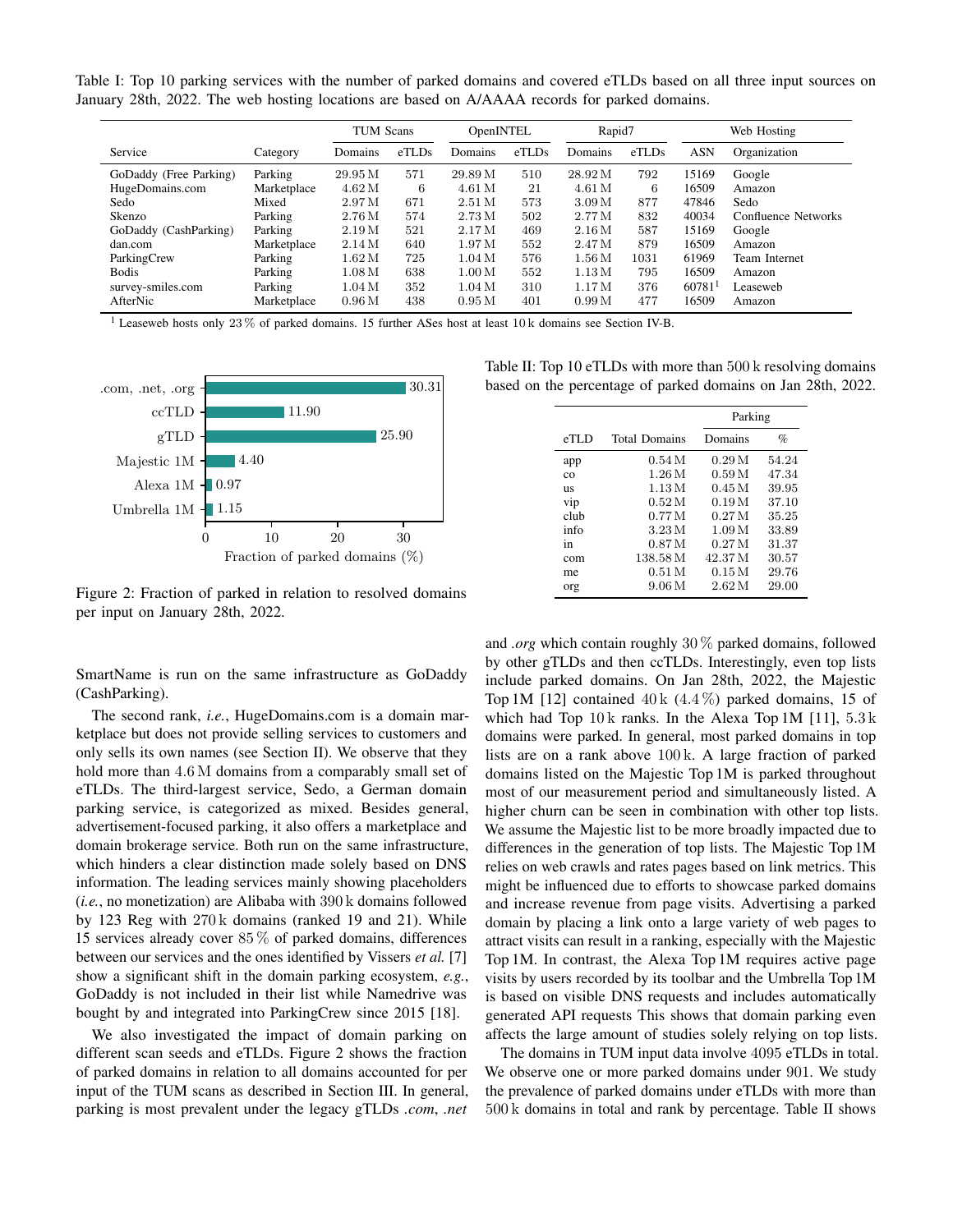

Figure 3: Development of parked domain names over time (Jan 2021 through Jan 2022). The gap in week 25 and 26 is due to scan system changes (see Section III).



Figure 4: Lifetime of parked domains in number of scans for the Top 4 services and all 82 services combined from Jan 2021 until Jan 2022. All results are based on the TUM scans. Note the y-axis does not start at 0.

the results. *.app* contains the highest percentage of parked domains: 54.23 % (298 k of 550 k). *.com* accounts for most parked domains overall with 42.4 M. The eTLD *.realty*, which is not tabulated because its size is  $13.2 \text{ k}$ , even contains  $91.4 \%$ (12 k) parked domains. A majority of these is registered and parked by a single service, *i.e.*, epik.

*Key take-away: Parked domains are present in large numbers (*∼60 M*) and as significant fractions of a variety of eTLDs (e.g.,* 31 % *of .com). Furthermore, they are administered by a few services, which can drastically influence the appearance of the Internet.*

#### *A. Development of Domain Parking over Time*

We analyze the development of parking services and parked domains over a 13-month period (Jan 2021 through Jan 2022). Figure 3 shows the total number of parked domains in data from TUM and OpenINTEL for each week, and the cumulative number of distinct parked domains seen in between Jan 2021 and each scan. The second part shows the differences between two consecutive scans, *i.e.*, how many domains are not parked anymore or are newly parked. The latter is further divided into domains parked before based on TUM data and new, previously unknown parked domains. No general reason why domains are not parked anymore can be given. They are evenly distributed across three reasons: *(i)* they are not part of zone files used as

input anymore; *(ii)* they do not resolve during that respective scan, and *(iii)* they resolve but are classified as not parked. The daily number of parked domains remains relatively stable  $(1-2\%$  change between scans similar to the overall change in input domains), but the overall parked names (cumulative) learned keeps growing. The trends observed in TUM scan data are confirmed by OpenINTEL data (dashed line).<sup>2</sup>

While the total number of parked domains remains relatively stable, individual services can involve noticeable change. Figure 4 shows the number of scans during which individual domains are parked with a service. In general, most domain names can be identified as parked throughout many scans up to the complete measurement period (54 scans), thus they remain parked with their parking provider for extensive periods. For example, most domains from HugeDomains.com are parked throughout all but two scans. Similarly, 19.9 M  $(66.6\%)$  of domains parked with GoDaddy (Free Parking) are visible throughout the 13-month period. However, we observe occasional changes in the portfolios of parking providers, resulting in domains only identified as parked in few scans. For GoDaddy (Free Parking), these account for 12.3 M distinct domains, identified as parked in at most six scans.

 $2$ The rise in daily parked domains in May 2021 is due to improvements to TUM scans (see Section III) that increase the lower bound inference.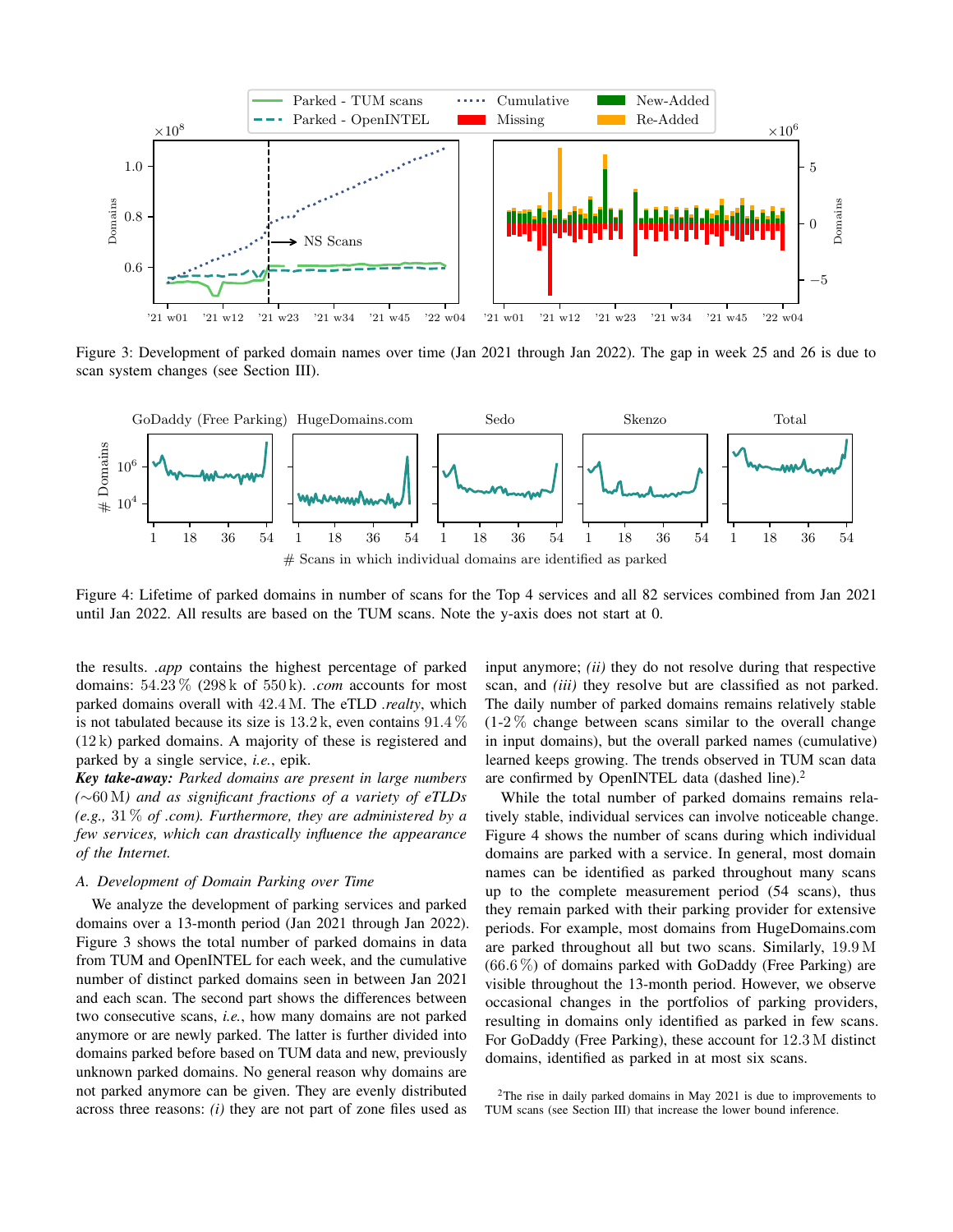Table III: Top-10 ASes with web hosting based on number of parked domains. The general rank is based on the total number of domains relying on web hosting in the Autonomous System (AS).  $R_c$  is a cleaned rank if parked domains are excluded.

|            |                  | General        |                    | Parking           |      |       |
|------------|------------------|----------------|--------------------|-------------------|------|-------|
| <b>ASN</b> | Organization     | Rank           | Domains            | Domains           | $\%$ | $R_c$ |
| 15169      | Google           | 1              | 40.73 M            | 32.33 M           | 79.4 | 3     |
| 16509      | Amazon           | $\overline{c}$ | 24.71 M            | 8.76 M            | 35.5 |       |
| 14618      | Amazon AES       | 7              | $5.53\,\mathrm{M}$ | 2.94M             | 53.1 | 12    |
| 40034      | Confluence N.    | 14             | 2.91 <sub>M</sub>  | 2.88M             | 98.9 | 427   |
| 19324      | <b>DOSArrest</b> | 43             | 0.84M              | 0.84M             | 99.6 | 1140  |
| 29873      | Newfold          | 15             | 2.29M              | 0.76M             | 33.2 | 19    |
| 46606      | Unified Layer    | 5              | 5.74 M             | 0.72M             | 12.7 | 8     |
| 20857      | Trans IP         | 37             | 0.96 <sub>M</sub>  | 0.51 <sub>M</sub> | 53.7 | 61    |
| 24940      | Hetzner          | 11             | 3.23 <sub>M</sub>  | 0.47 <sub>M</sub> | 14.7 | 11    |
| 63949      | Linode           | 28             | 1.22M              | 0.41 <sub>M</sub> | 33.8 | 38    |

Table IV: Top-10 ASes containing name servers based on number of parked domains. The general rank is based on the total number of domains delegated to a name server in the AS.  $R_c$  is a cleaned rank if parked domains are excluded.

|            |                | General        |         | Parking |      |                |
|------------|----------------|----------------|---------|---------|------|----------------|
| <b>ASN</b> | Organization   | Rank           | Domains | Domains | $\%$ | $R_c$          |
| 44273      | GoDaddy DNS    | 1              | 57.88 M | 33.08 M | 57.1 | $\overline{c}$ |
| 16509      | Amazon         | 3              | 17.76 M | 8.25 M  | 46.4 | 8              |
| 14618      | Amazon AES     | 13             | 8.63 M  | 6.44M   | 74.6 | 24             |
| 47846      | Sedo           | 29             | 1.98 M  | 1.87 M  | 94.4 | 204            |
| 13335      | Cloudflare     | $\overline{c}$ | 27.09 M | 1.59M   | 5.8  |                |
| 40034      | Confluence N.  | 51             | 1.02M   | 0.96M   | 94.2 | 310            |
| 33438      | Highwinds      | 52             | 0.97M   | 0.93M   | 96.2 | 408            |
| 397238     | <b>NeuStar</b> | 9              | 9.99 M  | 0.68M   | 6.8  | 9              |
| 397220     | <b>NeuStar</b> | 10             | 9.95M   | 0.68M   | 6.8  | 10             |
| 397213     | <b>NeuStar</b> | 11             | 9.94 M  | 0.68M   | 6.8  | 11             |

Domains, identified as parked only for a short amount of time, are often parked by drop-catch services (cf. Lauinger *et al.* [19]) shortly after expiration or by registrars themselves after cancellation by a customer until final expiration. This effect is more clearly visible for, *e.g.*, Sedo and Skenzo compared to HugeDomains.com, resulting in a lower stability of parked domains (cf. Figure 4). Our published list of services allows to analyze the life cycle of domains in more detail in the future.

As a side note: we take the overall stability of parked domains over time as a sign that the DNS-based indicators that we developed (see Section II) remain valid throughout. This also suggests that the list that we share will not quickly lose its value. It can of course be amended in the future.

*Key take-away: The overall number of parked domains remains stable in both long-running data sources and the majority of domains is parked throughout the complete period. However, a frequent change of 1-*2 % *of domains per week is visible.*

## *B. Service Infrastructure*

We posit that domain parking mainly affects three infrastructure components: *(i)* Web hosting; *(ii)* the DNS; and *(iii)* monetization means (*e.g.*, advertisement systems). We focus on the first two components. The latter was analyzed by Alrwais *et al.* [20].

Note, that due to the TUM scan spanning more than 24h, distributing resolved domains and records evenly, some domains, identified using specific records might not be parked during the scan of all remaining records anymore/yet. However, as shown in Section IV-A, most domains remain stable over time and are seen in multiple scans.

Web hosting Parking services can use their own infrastructure to host parked pages or rely on external, large providers such as Google or Amazon. Table III shows the Top 10 ASes ranked by the number of hosted parking pages, and the total number of hosted domains and associated ranking.

Multiple prominent hosting locations are extensively used by domain parking services. All domains parked with GoDaddy (Free Parking) are hosted within Google and all of dan.com are within Amazon. In fact, for 72 services at least 95 % of the parked pages are hosted in a single AS. Evaluating the effects of these ASes on Internet centralization without taking parking into account can bias results. For example, consider that Google (AS15169) is the most-used AS based on DNS resolutions in total and by parked domains. In TUM data, 40.7 M domains in total resolve to a Google IP address, but GoDaddy relies on Google Cloud (see Table I) and as such  $32.1 M$  (78.9%) are in fact parked. Such effects were recognized by Zembruzki *et al.* [4] who found that in recent years GoDaddy (Free Parking) switched from self-hosting to Google Cloud, which drastically changed their view on hosting centralization.

Amazon (AS16509) is second in rank and is used by multiple services, including HugeDomains.com, dan.com and Bodis (see Table I). However, only 35.5 % domains in Amazon (8.8 M out of 24.7 M) are parked. Confluence Networks, ranked 14 in terms of overal hosting, contains 98.9 % parked domains. This is comparable to DOSArrest with 99.6 %.

While most services rely on a single hosting location, some services distribute domains over several ASes. Among all parking services, survey-smiles.com shows the most distribution. They have 1 M parked domains and host at least 10 k domains using 16 different providers.

DNS provider The mode of operation of a parking service determines how parked domains need to configure their DNS, which for example involves name server delegation (see Section II). Some services use their name servers not only for parked domains but also other resources. GoDaddy (Free Parking) is an example. We can use the NS records of parked domains to analyze the DNS infrastructure used by parked domains and how this infrastructure relates to parking services. Table IV shows the Top 10 ASes in which authoritative name servers for parked domains are located, as well as the total number of domains that use this DNS infrastructure and the associated rank.

GoDaddy DNS is authoritative for the highest number of domains in the TUM data set in total with 57.8 M domains out of 260 M. However,  $33.1 M$  (57.1%) out of these domains are parked. The AS is mostly used by domains parked with GoDaddy itself, but also, *e.g.*, by 960 k domains of AfterNic, which GoDaddy owns. In contrast, Cloudflare ranks second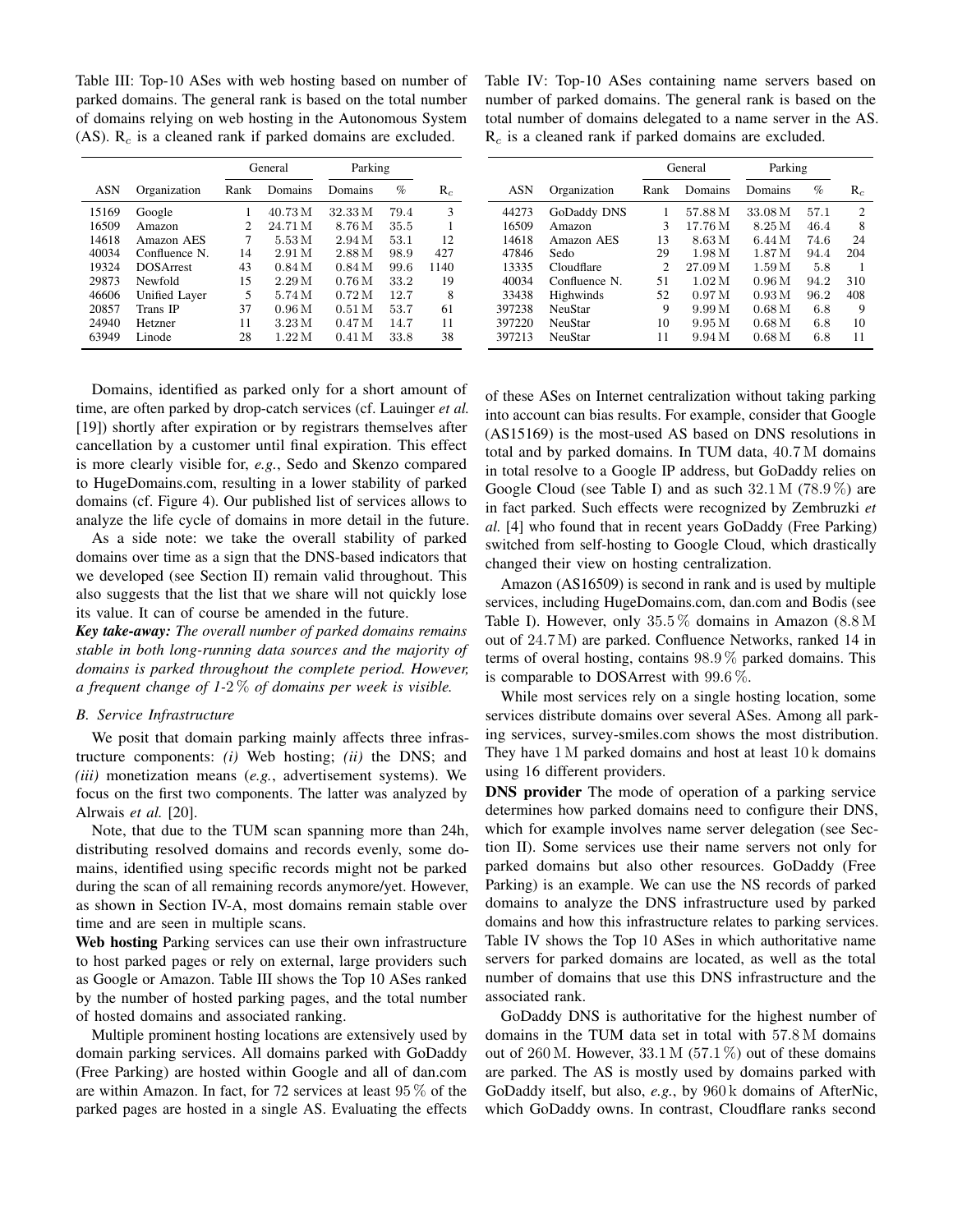and is authoritative for 27 M domains out of which *only*  $1.6 M$  (5.8%) are parked. Similarly to web hosting, Amazon is used by a variety of parking services, *e.g.*, dan.com (2 M parked domains), Sedo (1.7 M) and ParkingCrew (1.4 M). Sedo (mostly used by Sedo itself), Confluence Networks (mostly Skenzo) and Highwinds (mostly Bodis) are in the Top 60 of name server hosting ASes and are used almost exclusively by parked domains  $(94\% - 96\%)$ .

*Key take-away: Domain parking accounts for large fractions of domains hosted within large providers and of domains delegated to authoritative name servers within well known DNS providers, e.g., Google, Amazon or Linode. Therefore, they directly influence the analysis of commonly selected, important organizations.*

#### *C. Verification and Content Similarity*

We take a number of steps towards validating how well the parking service reference points that we developed (in Section II) fare in terms of enabling the identification of parked domain names.

Visual identification First, we sample  $1 \text{ k}$  parked domains per service and visit them to visually confirm correctness. We automated browsing using Puppeteer<sup>3</sup>, set it to visit all sampled names, and take a screenshot of the landing page if available. Due to timeouts or rate limiting, some services resulted in fewer screenshots. For most services, we were able to capture more than  $80\%$  of sampled websites. The remaining services resulted in a smaller success rate most likely due to stricter rate limits. No correlation between timeouts and a specific service category (see Section II) can be seen. All successful samples showed expected parking pages containing advertisements, sales banners or placeholders. Due to the limited content on parking pages and similarities of pages within each service, manual verification of this set was possible by us. Evidently, visiting 60 M parked domains, taking screenshots, and visually inspecting them is not feasible.

Common Crawl While visual identification allowed us to validate the inferences to a reasonable extent, we wanted to upscale validation. Therefore, we consider Common Crawl (CC) data [21] and calculate the similarity of pages. Common Crawl is an open repository of web crawl data, collected at monthly intervals, accounting for hundreds of millions of unique domain names, and many more URLs.

We consider CC data for Jan 2022 and the ∼60 M parked domains that we identify on Jan 28th, 2022. We extract the HTML content of parked pages from CC data, only considering URLs that contain *exactly* the registered domain. Furthermore, we require the crawl target to have been the landing page (*i.e.*, the path of the URL is /) and also to have resulted in a useful response (*i.e.*, HTTP status code of 200). Given these filters, ∼1.29 M HTML rich responses can be obtained. We extract visible text and tokenize it into words, remove stop words, apply lemmatization, and create a vector for the most-frequently used words for each page. Using these

vectors and the MinHash algorithm, we estimate the Jaccard similarity between each and every pair of pages. We then look at the average similarity (ranging from 0 to 1) for pairs of parked domains under the same provider, as well as interprovider pairs. For the vast majority of the parking services, the intra-provider similarity is significantly higher (often nearing 1) than the inter-similarity (often near 0). Combined with visual identification, it becomes apparent that all are indeed correctly identified. Some services send an HTTP redirect and thus not a status code of 200. Domains parked with HugeDomains.com, *e.g.*, redirect to www.hugedomains.com/ domain\\_profile.cfm?d=. . . . For these cases, we looked at the *fetch redirect* value in the CC data. By counting common occurrences of domains in redirect URLs and presuming that this leads to similar pages, we also confirmed identification.

*Key take-away: The verification shows, that our collected list of services and DNS indicators results in correctly identified parked domain names. It highlights the marginal importance to users due to the high similarity of content within each service.*

## V. RELATED WORK

Domain parking as a service was previously analyzed by Alrwais *et al.* [20] focusing on the customer perspective, analyzing monetization chains and potential malpractice. They used passive DNS data and a hitlist of name server records to find monetization chains. Vissers *et al.* [7] in turn focused on the user perspective. They also infer the use of parking services on the basis of DNS indicators. Based on the DNS Census data covering 106 M registered domains collected throughout two years, they identify 7.5 M parked domains for a collection of 15 parking services. They further analyzed the identified domains with respect to typo-squatting and malicious behavior. They propose a set of features derived from identified parking pages which could be used as basis for a browser-based classifier. We offer an extended and updated list of providers, resulting in a number of parked domains nearly an order of magnitude larger. We also focus on the impact of ignoring the special role of parked domains can have on research, in particular as it relates to centralization.

Kührer et al. [22] identified domain parking as reason for up to 10 % of blocklist entries. Similar to Vissers *et al.* [7], they design a classifier based on websites to identify parked domain names. However, they focus on blocklists and top lists and train their classifier with a relatively small input set. We focus on a general quantification of domain parking and its impact on further areas.

Domain parking was also observed as part of analyses of specific (*i.e.*, *.xxx* and *.biz*) and newly introduced (starting in 2013) gTLDs [10], [23], [24], the practice of domain registrars [19], [25], and the analysis of hosting providers [4]. In various works, Halvorson *et al.* [10], [23], [24] have shown that around  $30\%$  of domains from gTLDs are parked and even 23 % of *.com* is parked. We identify a larger fraction for the established TLDs *com*, *net*, *org* (30 %) but slightly less parked domains on average for all remaining, available gTLDs  $(25\%)$ . Tammy *et al.* [25] and Lauinger *et al.* [19] identified parking as

<sup>3</sup>https://github.com/puppeteer/puppeteer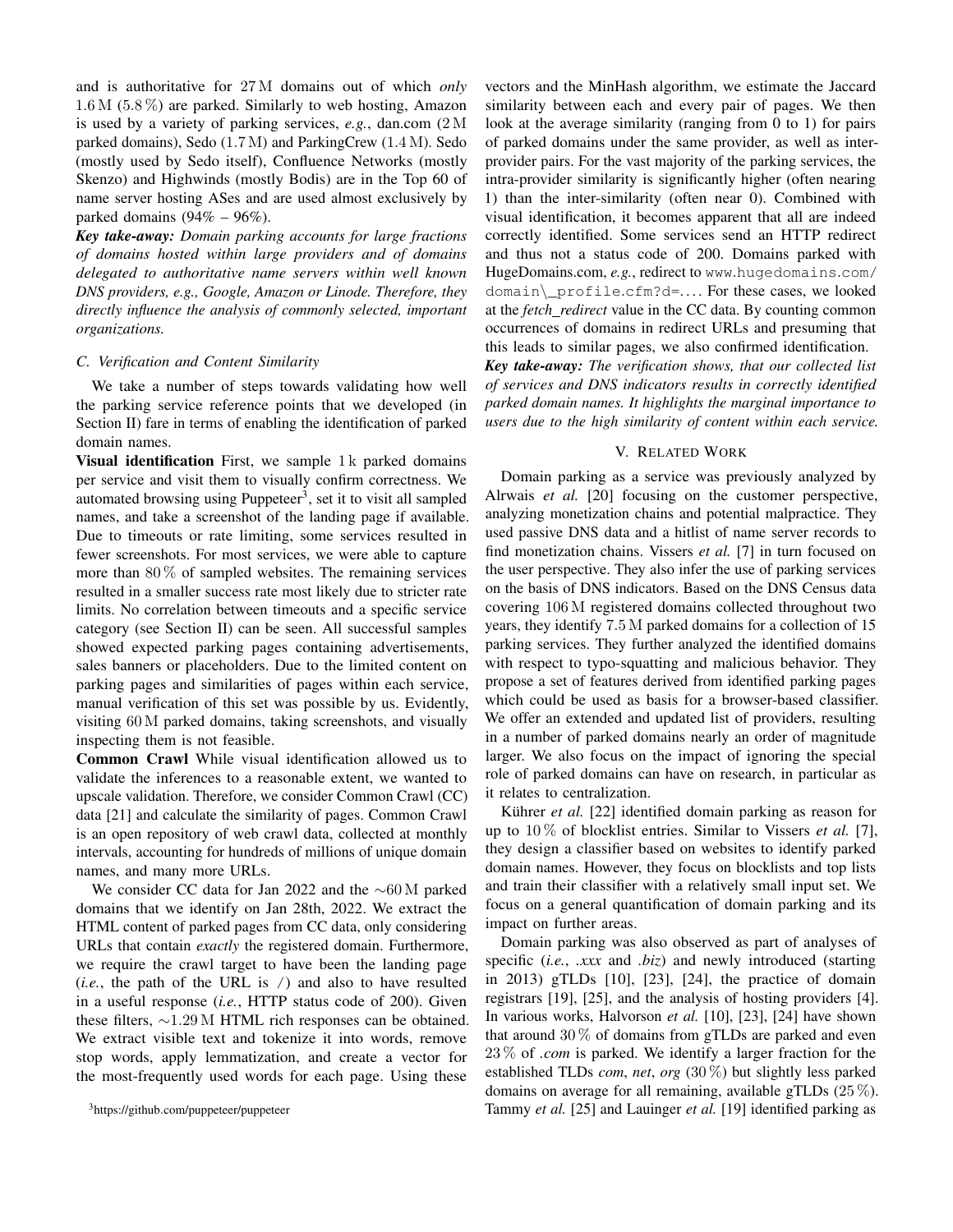common practice of registrars as well, promoting their portfolio and collecting expired domains. We include dedicated parking services but also services from registrars into our analysis, and extend evaluation further, to domains from ccTLDs and all available gTLDs, including traditional gTLDs, *e.g.*, *.com* but also newly registered gTLDs. Our DNS scans cover more than 1 k gTLDs compared to 502 investigated by Halvorson *et al.* [10]. Zembruzki *et al.* [4], saw domain parking as influential factor on the analysis of hosting centralization but did not investigate its impact.

# VI. DISCUSSION

Our results underpin the prevalence of parked domains. Taking *.com* as example, up to 31 % of names are parked. Evidently, analyses that indiscriminately rely on domain names to identify infrastructure (*e.g.*, hosting or DNS) can inadvertently be biased by parked domains. So even though most parked domains are part of the web, we argue that their special characteristics need to be taken into account.

The hosting of advertisements and sales banners on parked pages results in large numbers of similar pages (see Section IV) that are centralized on the same infrastructure. For example, GoDaddy (Free Parking) uses only two IP addresses to host more than 29 M domains. The content of these pages only has circumstantial benefits for visitors. Furthermore, our analysis of used DNS infrastructure (see Section IV-B) highlights potential impact. While more domains would be affected in total in case of a service disruption of GoDaddy DNS, 57.1 % of these are parked. This, we argue, would not be as consequential as a Cloudflare disruption, which would affect considerably more non-parked (and thus user-centric) domains.

*Due to their economical value and prevalence, parking services and parked domains should of course still be the subject of future research. However, we propose that, based on their specific appearance and client value, they need to be classified as a specific asset and evaluated as such.*

A re-evaluation of findings based on our work can help to better understand the ecosystem and support future discussions regarding Internet consolidation. Studies, *e.g.*, on web [1], [5] and DNS [3], [26] consolidation often already rely on large DNS data sources but do not consider parked domains, leaving their role for future work, if recognized. Our collected parking indicators can be used by research to filter own DNS resolutions or in combination with available DNS data, *e.g.*, from OpenINTEL and Rapid7. Future research utilizing top lists should filter parked domains using our DNS indicators.

While results are not completely overturned if domain parking is considered properly, its effect on results is clearly visible, as seen in changes of ranks in Table III and Table IV. Even for top providers, changes are visible. As an example, Zembruzki *et al.* [4] saw a massive shift of hosted domains from GoDaddy to Google Cloud in between 2020 and 2021, and pinpoint this event to domains parked with GoDaddy. This finding is supported by our results in Section IV. However, they miss further effects of domain parking, *e.g.*, classifying Confluence Networks (AS40034) similar to other hosting providers. As

shown in Table III, its relevance drops significantly if parked domains are excluded.

Besides the evaluation of infrastructure and hosting providers, domain parking can bias analyses of new protocol deployments, *e.g.*, regarding TLS 1.3 [27] or QUIC [28]. Both studies show that mainly large providers drive the deployment of new protocols. However, they do not consider the effect of domain parking. While the most influential service GoDaddy does neither support TLS 1.3 nor QUIC at the moment, it can change the deployment status drastically if these protocols are supported. Zirngibl *et al.* [28] identified around 30 M domains supporting QUIC in May 2021. The domains parked with GoDaddy (Free Parking) alone could nearly double these findings, if GoDaddy starts to support QUIC.

Ethical Considerations: For scans, we strictly followed a set of ethical measures, *i.e.*, informed consent [29] and community best practices [30]. To not burden network operators unnecessarily, we used independent and (semi)publicly available data sources to provide other vantage points, rather than conducting unnecessary scan campaigns ourselves. All our scans are conducted with a limited rate and use a request based blocklist. Furthermore, our measurement vantage point is clearly identified based on reverse DNS, WHOIS information and a hosted website indicated as measurement. We did not receive any inquiries related to our scans during this work. Our study does not relate to users, personally identifiable information, or otherwise privacy-sensitive data. We focus on publicly reachable and available services. While sensitive data may occasionally be present in such source (*e.g.*, the DNS), this is in no way in focus.

#### VII. CONCLUSION

In this paper, we analyzed the prevalence of domain parking on the Internet. We systematically collected 82 parking services and used large-scale and longitudinal DNS data sets, representative for a sizable part of the global DNS namespace and collected at different vantage points, to identify 60 M parked domains. Domain parking accounts for 20 % to 30 % of registered domains in most available gTLDs, including *.com*, *.net* and *.org*, and does not show any sign of decline throughout our 13-month observation period.

Our findings show that most parked domains are concentrated on a few services, often consistently relying on single hosting and DNS infrastructure locations. Furthermore, because parking services largely focus on advertisements and domain sales, the content of parked pages is highly similar, while only circumstantially relevant for visitors. This highlights our initial proposition, that while domain parking is of low importance for most users and the Internet in general, it represents a large part of the DNS and web ecosystem, and can introduce bias in analyses that treat parked domains the same as any other. Major shares of domains hosted within, *e.g.*, Google Cloud or Amazon AWS or served by name servers within GoDaddy are only parked domains. Analyzing the impact of these on the Internet in general and its consolidation towards certain providers is drastically influenced by domain parking.